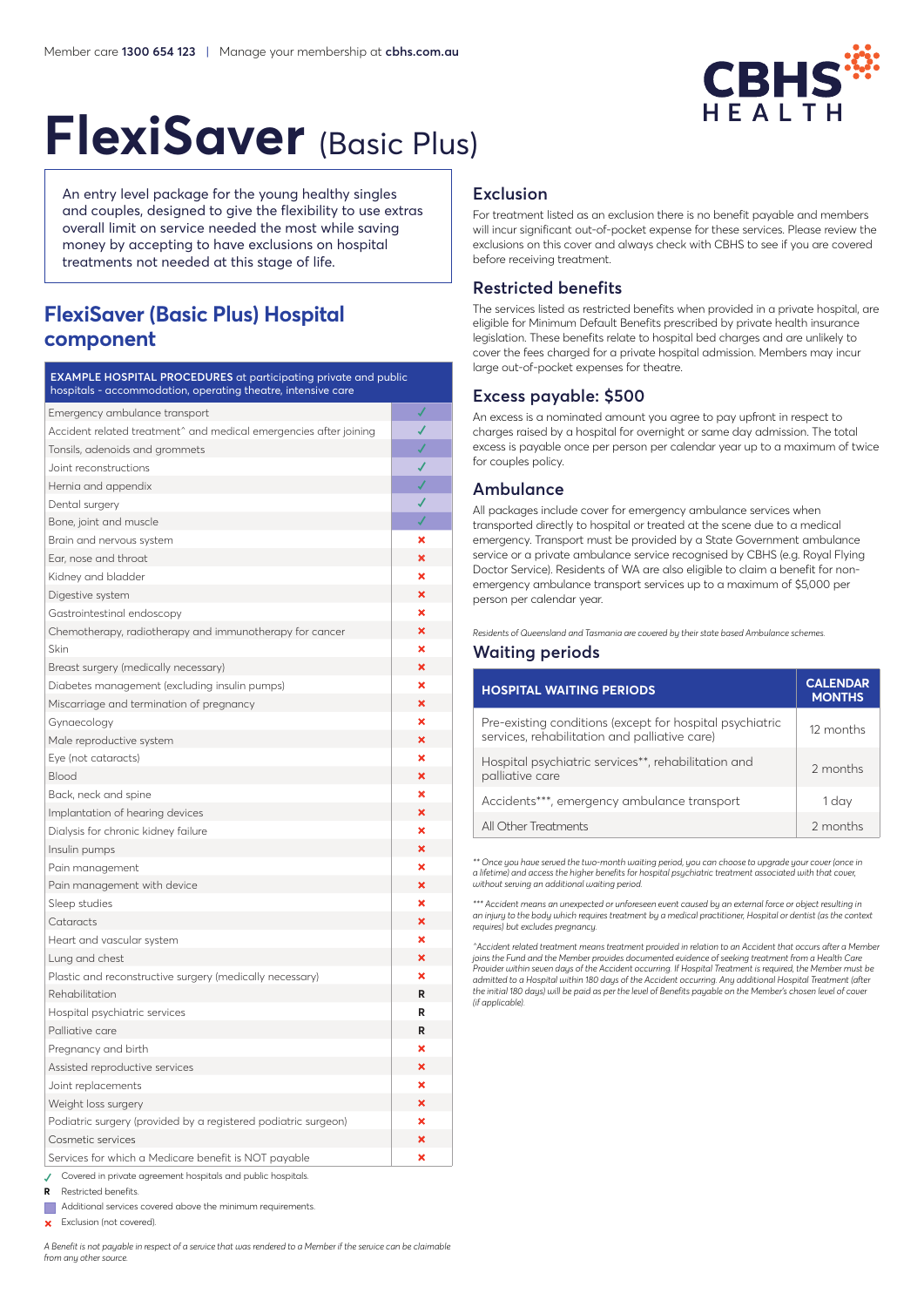# **Understanding your FlexiSaver (Basic Plus) hospital component**

## **What's covered for included services?**

- **Accommodation** for overnight, same day and intensive care covered for private or shared room in agreement private and public hospitals
- Medical expenses related to providers for services while admitted in hospital e.g. fees from doctors, surgeons, anaesthetists, radiologists, pathology, imaging etc. Covered for services eligible for benefits from Medicare up to Medicare Benefits Schedule (MBS) fee. Members have their **choice of doctor/surgeon** in a public or private hospital. CBHS will cover the difference between the Medicare benefit and the MBS fee for services provided as an admitted patient to a hospital
- **✓ Access Gap Cover** is where a provider **chooses to participate** under an arrangement with the fund. CBHS covers up to 100% of an agreed amount in excess of the MBS fee which reduces or eliminates your outof-pocket medical expenses. (i.e. surgeons, anaesthetists, pathology, imaging fees etc)
- **Surgically implanted prostheses** to at least the minimum benefit specified in the prostheses list issued under Private Health Insurance legislation
- **Pharmacy** covers most drugs related to the reason for your admission in agreement private hospitals
- **Boarder accommodation** covers 100%, up to \$160 per admission, if not included in hospital agreement
- **Emergency ambulance transport** for an accident or medical emergency by approved ambulance providers
- Better Living Programs information available at cbhs.com.au/member**health/better-living-programs**
- **Hospital Substitute Treatment** information available at **cbhs.com.au/tools-and-support/Wellbeing-and-fitness/hospitalsubstitute-treatment**

## **What's not covered?**

- X No benefits are payable for hospital or medical treatment and associated costs for excluded services
- X If a member is admitted into a non-agreement private hospital for services covered by this product, benefits are payable only at the minimum rate specified by law. These benefits may only provide a benefit similar to a public hospital shared room rate. These benefits may not be sufficient to cover admissions in a non-agreement private hospital
- **X** Hospital services received within policy waiting periods
- X Nursing home type patient contribution, respite care or nursing home fees
- X Take home/discharge drugs
- X Aids not covered in hospital agreement
- $\times$  Services claimed over 24 months after the service date
- ³ Services provided in countries outside of Australia
- X Prostheses used for excluded services
- ³ Ambulance transfers between hospitals (for residents in VIC, SA and NT).
- **X** Fees raised by public hospitals that exceed Minimum Default Benefits set by the Department of Health for shared room accommodation

## **What are pre-existing conditions and why are they important?**

A pre-existing condition is defined as an ailment, illness, or condition where the signs or symptoms existed at any time in the period of six months ending on the day on which the person became insured by a policy. It is the opinion of the CBHS appointed doctor that determines whether the signs or symptoms were in existence in the six-month period. However, when making the determination, CBHS' doctor will have regard to any information provided by the member's doctor.

If you have a pre-existing condition, a waiting period of 12 months will apply before we will pay hospital or medical benefits towards any treatment for that condition.

Also, where a member upgrades their cover, they must wait for 12 months to be covered for pre-existing conditions.

## **Going into hospital**

- Contact us to confirm what you are covered for and to check if any waiting periods apply
- Check if your hospital has an agreement with CBHS

#### Obtain a quote from your treating doctor/surgeon

## **Access to private hospital**

CBHS holds agreements with an extensive range of Australian private hospitals and day surgeries. These agreements ensure hospital fees including bed fees, theatre and labour ward and intensive care fees are covered when admitted as a patient to hospital (subject to your level of cover).

For charges incurred in a non-agreement hospital members may only receive benefits similar to a public hospital **shared room rate** which can result in substantial out-of-pocket expenses. Should you choose a hospital that holds an agreement with CBHS, you reduce, if not eliminate, out-of-pocket expenses for hospital fees.

To check if your hospital holds an agreement, visit our website at **cbhs.com.au** or contact Member Care on **1300 654 123**.

## **Claiming your benefits**

### **Non-admitted medical services**

Claims for medical services provided in a hospital, day surgery, private emergency facility or doctors rooms as a non-admitted patient must be submitted directly to Medicare only. These services include, but are not limited to imaging, blood tests (pathology) and specialist/doctors consultations.

#### **Hospital claims**

Hospitals will bill CBHS directly. If you are required to contribute to your admission (for example an excess) you will be required to pay this directly to the hospital. Please check with the hospital whether you have to pay this upon admission or if they will bill you.

### **Admitted hospital medical services\***

We pay up to 25% of the Medicare Benefits Schedule (MBS) fee, while Medicare pays the other 75%. If charges are more than the MBS fee, then a gap payment arises.

| <b>MEDICARE BENEFITS SCHEDULE FEES</b> |                           |  |  |  |
|----------------------------------------|---------------------------|--|--|--|
| 75% covered by Medicare                | Up to 25% covered by CBHS |  |  |  |

Services that do not attract a benefit from Medicare are excluded and no benefits are payable by CBHS. This means that you may face significant out-of-pocket expenses for both hospital and medical services.

- Doctors will give you an account for their services. Take this account to Medicare first
- Complete a Two-Way form in order for Medicare to forward your claim to CBHS for the Fund benefit to be paid

*\* A member will incur substantial out-of-pocket expenses if they are not entitled to Medicare benefits (i.e. Non-Australian Residents).*

### **Access Gap Cover**

Many people admitted to hospital as private patients can find themselves faced with out-of-pocket expenses, or 'gaps'.

Access Gap Cover (AGC) is a medical gap cover arrangement designed to minimise or eliminate out-of-pocket expenses for medical procedures conducted in hospitals or day surgery facilities as an admitted patient.

#### **Advantages of Access Gap Cover**

- As a patient, you will receive an estimate of doctors fees prior to your treatment
- Doctors may claim directly from CBHS on your behalf (including the Medicare benefit)
- No more Medicare queues

Go to **cbhs.com.au** for more information on Access Gap Cover or to search for Access Gap Cover participating doctors.

Doctors using Access Gap Cover will usually bill CBHS directly. CBHS claims the Medicare benefit on your behalf and sends payment, including the Medicare and Fund benefits, directly to your doctor. If your doctor sends the account to you, please forward it on to CBHS, clearly identifying it is to be claimed through Access Gap Cover. **Do not take accounts to Medicare first.**